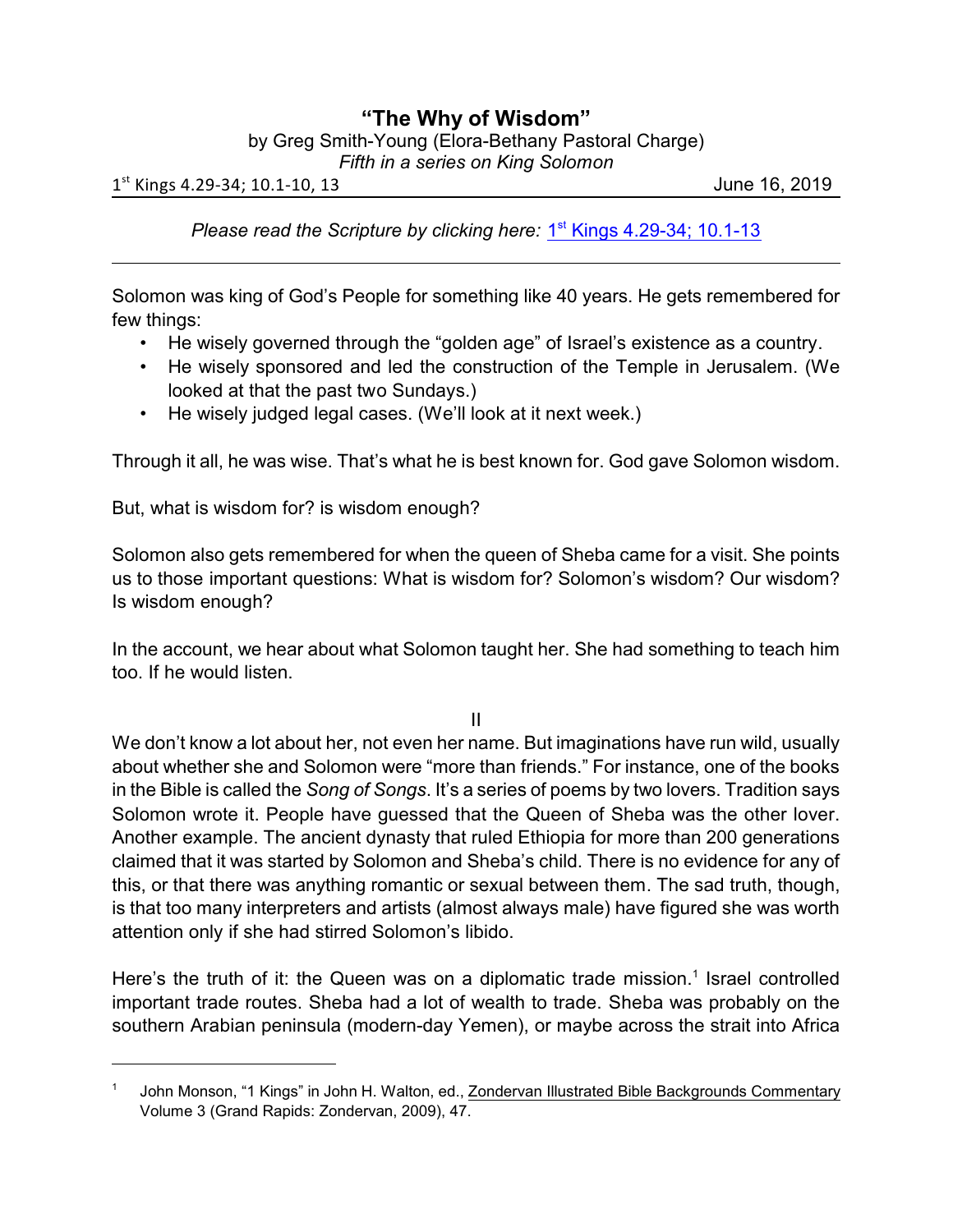(where Djibouti, Eritrea, Ethiopia and Somalia are now). These areas were wealthy with spices, wine, and grain. It needed to trade through Solomon's kingdom to get these to market. As Solomon and the Queen talked, it was not Cupid's arrows flying over their heads, but dollar signs.

Also, deep thoughts. All rulers were expected to be wise. Running a kingdom well takes smarts. Still, Solomon stood out as exceptionally clever.<sup>2</sup> His reputation grew throughout the Middle East. $^3$  He became a bit of a tourist attraction for the high and mighty. $^4$  Including Sheba's queen.

She "tested him with riddles," it says. No, they didn't sit around swapping dad jokes. It means she asked him hard questions. They discussed complex matters. She watched how he did things, his "best practices" for running a kingdom, even how he treated guests like her. $5$ 

She was impressed. Solomon was wise!

III

I mentioned one of Biblical writings tradition says Solomon wrote, the *Song of Songs*. As I said, it's a love poem, divided into different episodes. It celebrates sexual love and faithfulness. How to be in love. How to show love. That's wisdom.

Another wisdom book in the Bible is called *Ecclesiastes.* Again, tradition says Solomon wrote it. He probably did not, but it was his sort of wisdom that inspired it. It ponders what life is all about, and what the point of pursuing anything is when, no matter what we do, we die in the end. Life's meaning. That's wisdom.

Then there is the book of *Proverbs*. Proverbs are wise sayings collected together to guide future generations. Again, tradition says Solomon wrote it, and many of the proverbs might

<sup>&</sup>lt;sup>2</sup> Goldingay writes, "There is no doubt that he would need to be an astute guy to administer and control this mini-empire. In the Middle East, the kind of wisdom that the story talks about (much of it the kind that is collected in Proverbs) was an indispensable adjunct to such political and economic leadership, and the people around had court colleges for training people involved in the administration. It would almost be necessary for Solomon's wisdom to exceed that of those other people if his wide rule was to be effective." 1 & 2 Kings for Everyone (Louisville, KY: Westminster John Knox, 2011), 24.

<sup>3</sup> John Goldingay, Old Testament Theology Volume 1: Israel's Gospel (Downers Grove, IL: InterVarsity, 2003), 577.

<sup>4</sup> Walter Brueggemann used the term "tourist attraction." Cited in David K. Naugle, "Solomon the Scholar" Comment (September 2009).<https://www.cardus.ca/comment/article/solomon-the-scholar/>

<sup>&</sup>lt;sup>5</sup> The Biblical account stresses that she was impressed by "the embodiment of wisdom in the order, abundance, and beauty of Solomon's state dinners." Peter J. Leithart, 1 & 2 Kings (Grand Rapids: Brazos, 2006), 78.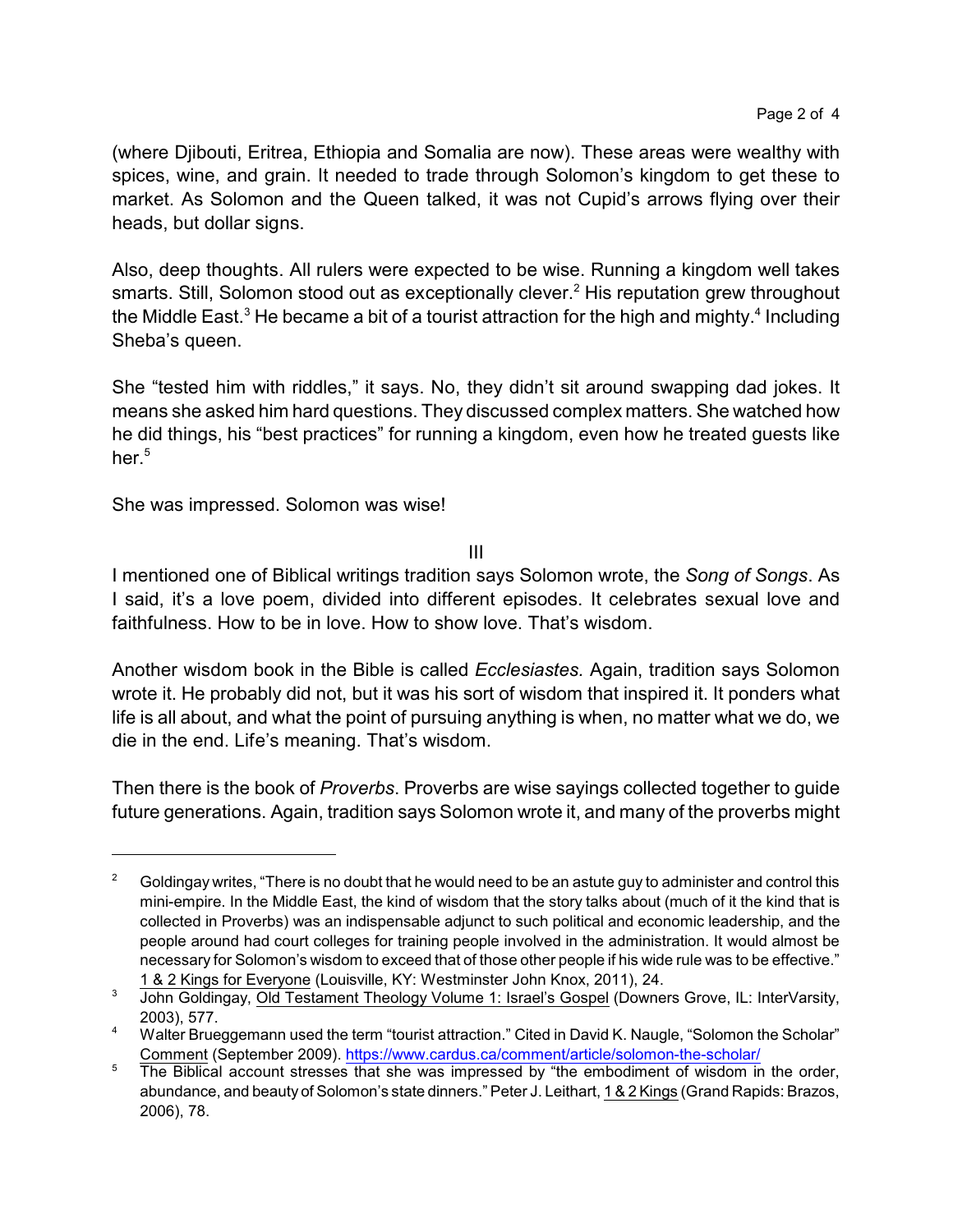go back to him. Guidance for how to live. That's wisdom.

Wisdom is skill for life.

Wisdom is understanding how things work.

Wisdom is understanding how the natural world works. The reading told us about Solomon's natural knowledge. The idea is that when you understand how plants are, how animals are, how people are, and things like the ways of the stars, and the ways of the seas, and the ways of the weather, then you are getting at the underlying order of all things.

Wisdom is understanding how people work. It is knowing how to get along with others, how to have a good influence, when to speak and when to be silent.

IV

Let's come back to the Queen of Sheba. Solomon amazes her. He has far-exceeded everything she has heard about him. They've had this diplomatic summit together, and laid the groundwork for a strong and prosperous relationship between their two nations.

Then, she says this:

*Bless the Lord your God because he was pleased to place you on Israel's throne. Because the Lord loved Israel with an eternal love, the Lord made you king to uphold justice and righteousness.*<sup>6</sup>

To uphold justice and righteousness.

The Queen of Sheba is not part of God's People. She is from another place, another people, another religious tradition that is, frankly, at odds with who God is. Still, she has seen enough during her time among Solomon and his people. She has heard enough of the covenant way of God. God seems to have been speaking through her. So she could say to Solomon and remind him that all of his wealth, all of his success, all of his power, this wonderful Temple he has built, his sparkling reputation, and above all his profound God-given wisdom . . . all is for one thing.

To uphold justice and righteousness. This is the job of God's People. To uphold justice and

<sup>6</sup> 1<sup>st</sup> Kings 10:9 (CEB).